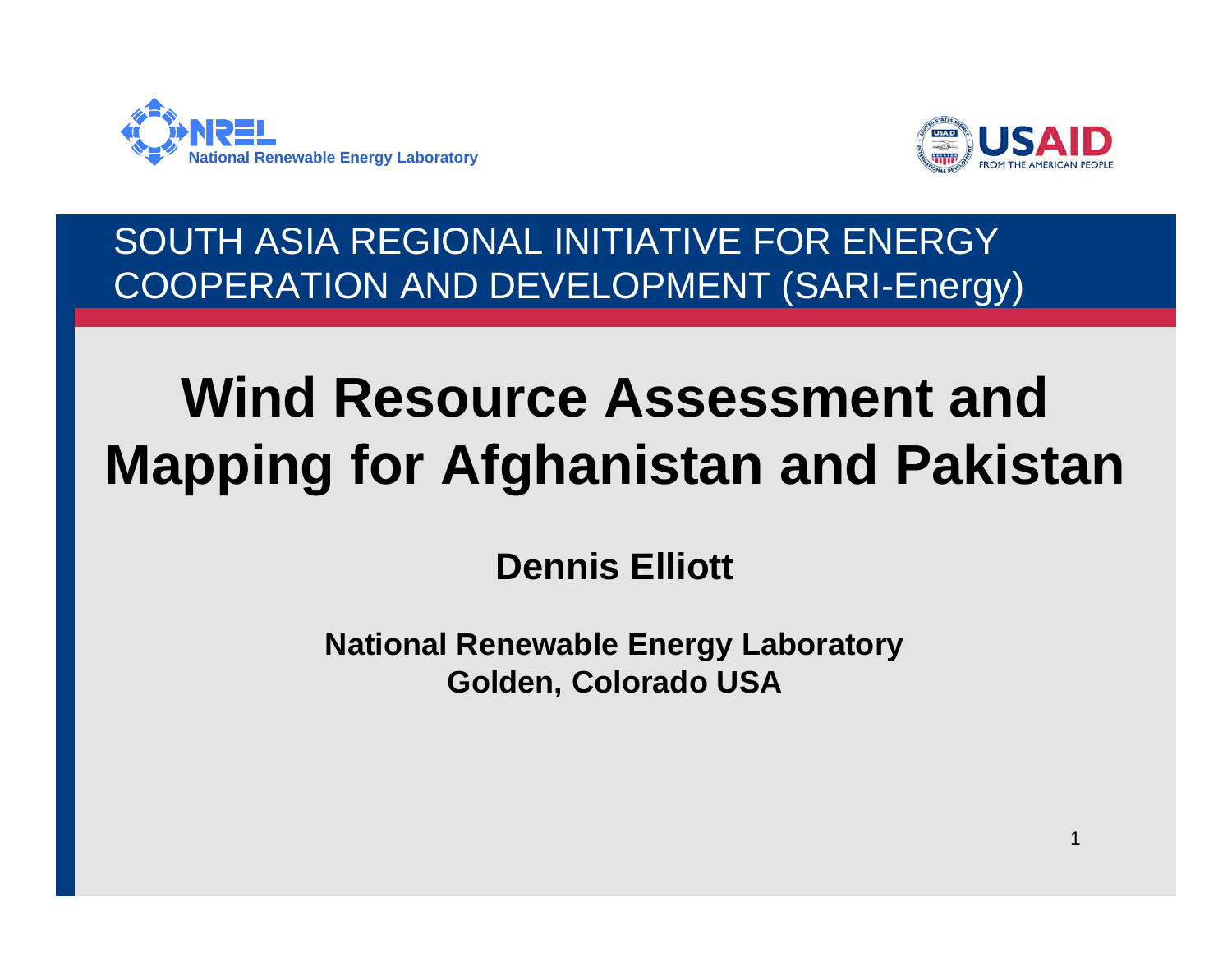#### **Benefits of Detailed, Regional Wind Mapping**

- Accelerate identification of promising areas for wind prospecting and project development
- Facilitate investment in large-scale wind energy projects
- Support informed decision-making by public and private sectors
- Accelerate the wind project deployment process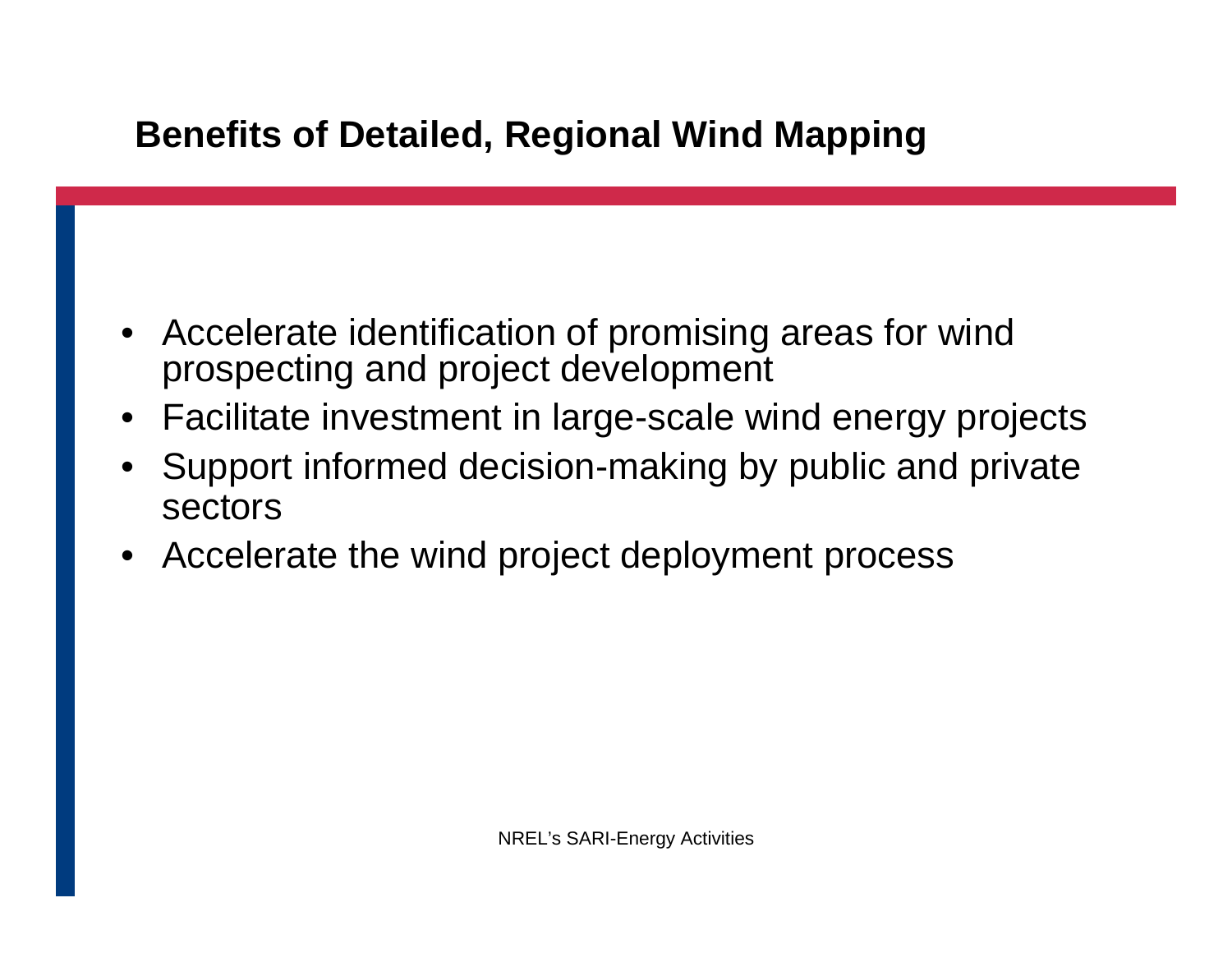## **NREL's High-Resolution Wind Mapping Approach**

- Computerized mapping approach using Geographical Information System (GIS) software (ArcInfo® and ArcView®)
- Designed for regional wind mapping (not micrositing)
- Combination of numerical, empirical and analytical methods
- Does not depend on high-quality surface wind data (but it helps)
- Produces 1 km<sup>2</sup> or finer wind power maps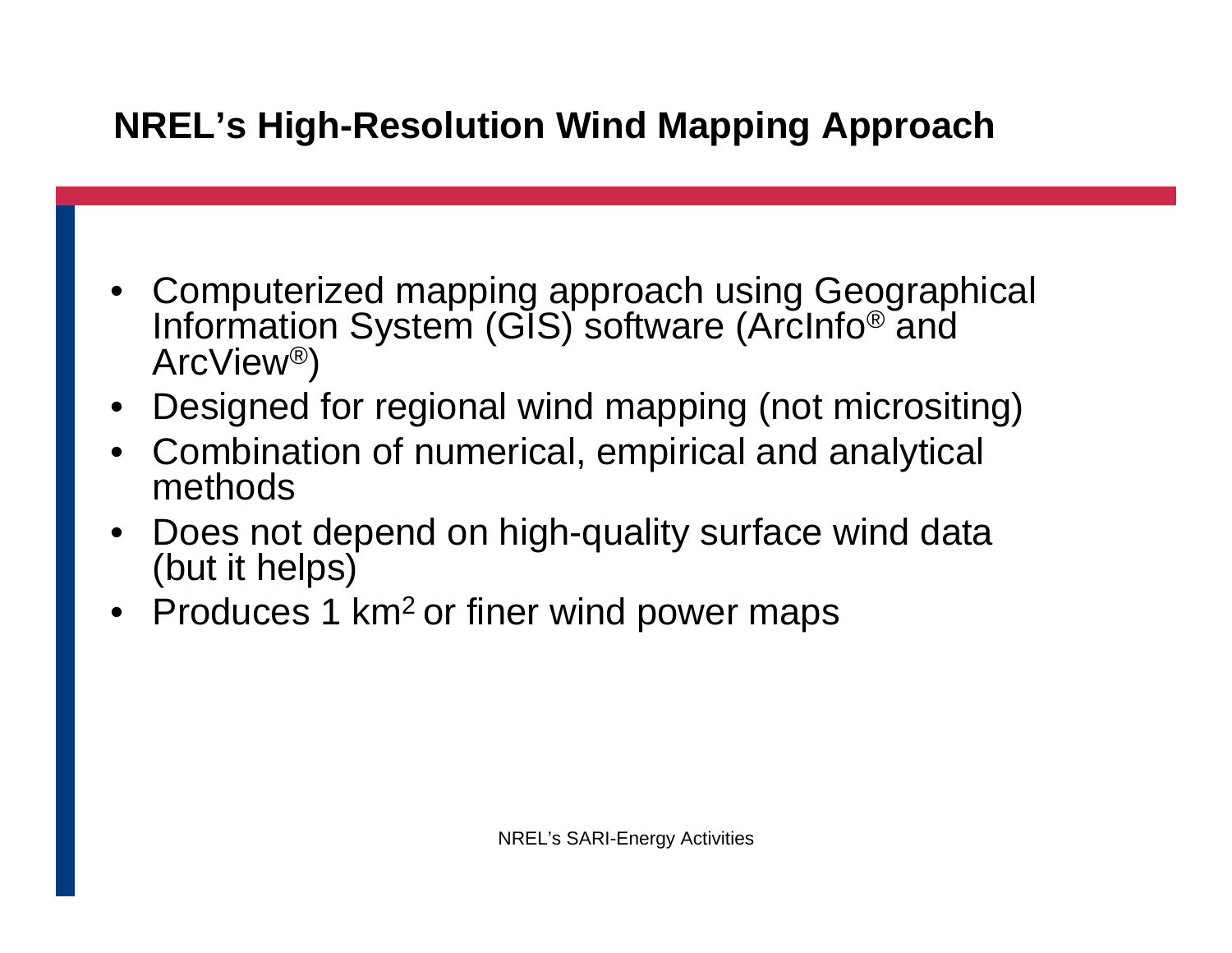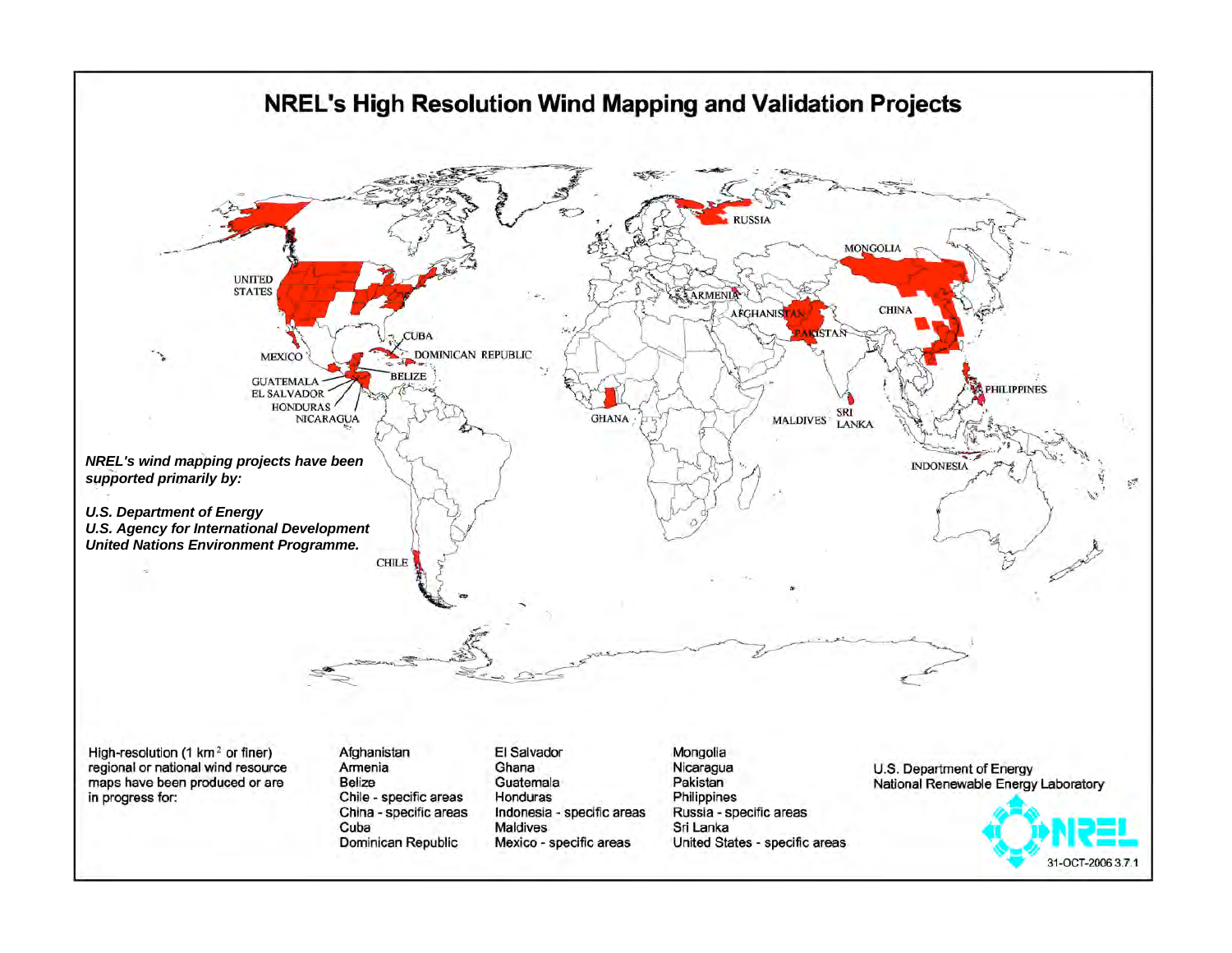#### **Afghanistan and Pakistan Wind Mapping Project Responsibilities**

#### • NREL

- project coordination
- data collection and analysis
- review and validation of preliminary wind maps from numerical modeling
- final map development and resource characterization
- documentation
- 3TIER Environmental Forecast Group (subcontractor to NREL)
	- numerical modeling to produce preliminary wind map estimates
- Country Organizations
	- collection of data from in-country sources
	- data sent to NREL for review and use in the assessment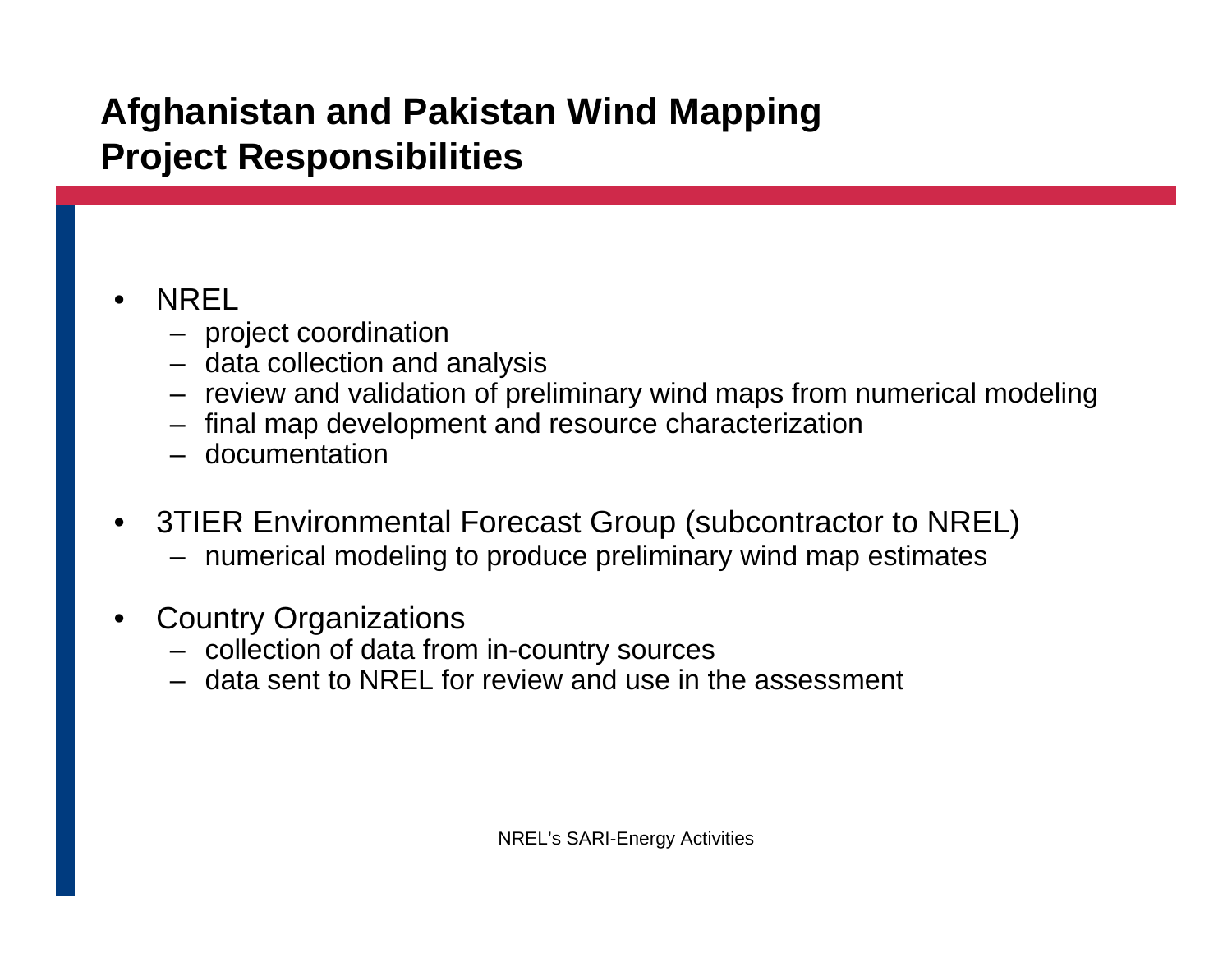#### **Major Global Data Sets used by NREL for Wind Resource Assessment**

| <b>Data Set</b>             | <b>Type of Information</b>        | <b>Source</b>    | <b>Period of Record</b> |
|-----------------------------|-----------------------------------|------------------|-------------------------|
| <b>Surface Station</b>      | Surface observations more than    | NOAA/NCDC        | Variable up to          |
| Data                        | 20000 stations                    |                  | 2006                    |
| <b>Upper Air Station</b>    | Rawinsonde and pibal              | <b>NCAR</b>      | 1973-2005               |
| <b>Data</b>                 | observations at 1800 stations     |                  |                         |
| Satellite -derived          | 10-m ocean wind speeds gridded    | <b>NASA/JPL</b>  | 1988-2006               |
| <b>Ocean Wind Data</b>      | to $0.25$ deg                     |                  |                         |
| <b>Marine Climatic</b>      | Gridded (1.0 deg) statistics of   | NOAA/NCDC        | 1854-1969               |
| <b>Atlas of the World</b>   | historical ship wind observations |                  |                         |
| <b>Reanalysis Upper</b>     | Model-derived gridde d (~200km)   | <b>NCAR</b>      | 1958-2005               |
| <b>Air Data</b>             | upper air data                    |                  |                         |
| <b>Global Upper Air</b>     | Model-derived gridded (2.5 deg)   | NOAA/NCDC        | 1980-1991               |
| <b>Climatic Atlas</b>       | upper air statistics              |                  |                         |
| <b>Digital Geographic</b>   | Political, hydrography, etc.      | <b>ESRI</b>      |                         |
| Data                        |                                   |                  |                         |
| <b>Digital Terrain Data</b> | Elevation $-1$ km resolut ion     | <b>USGS/EROS</b> |                         |
| <b>Digital Land Cover</b>   | Land use/cover and tree cover     | <b>NASA/USGS</b> |                         |
| Data                        | $density -0.5 km resolution$      |                  |                         |

NREL's SARI-Energy Activities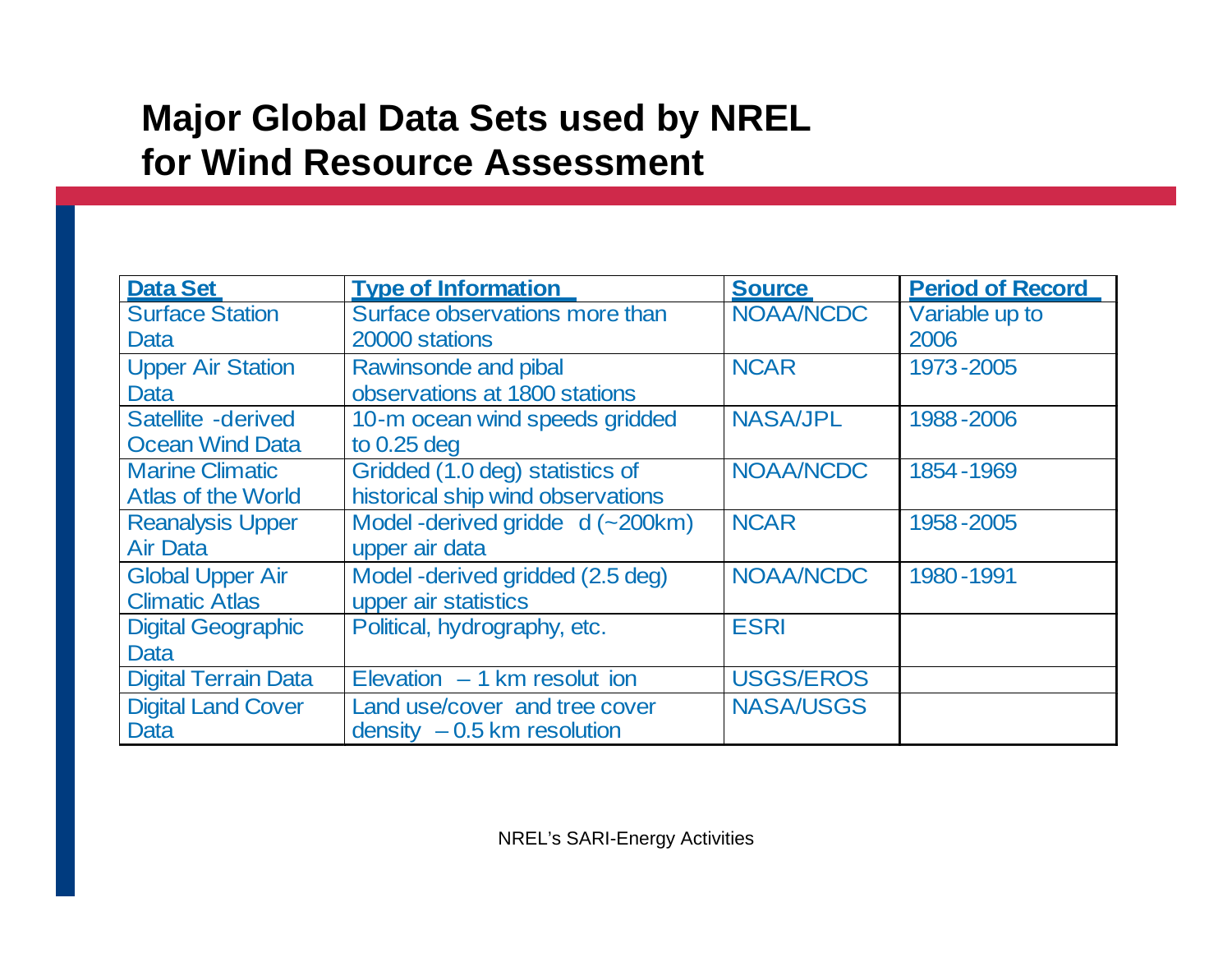#### **Numerical Modeling Method Afghanistan and Pakistan Wind Mapping**

#### • Model Design and Outputs

- Modeling system created by 3TIER (U.S. company based in Seattle, WA)
- A numerical weather model (WRF) coupled to a wind flow model (CALMET) and global weather, topographical, and land cover data
- NCEP/NCAR Reanalysis (200-km grid) most important global weather input for WRF
- WRF simulates weather conditions (including winds) over 365 days selected from a 15-year period
- WRF simulations to 2.5 km and CALMET simulations to 1 km
- Model output grids provided to NREL for review and improvement with empirical and analytical methods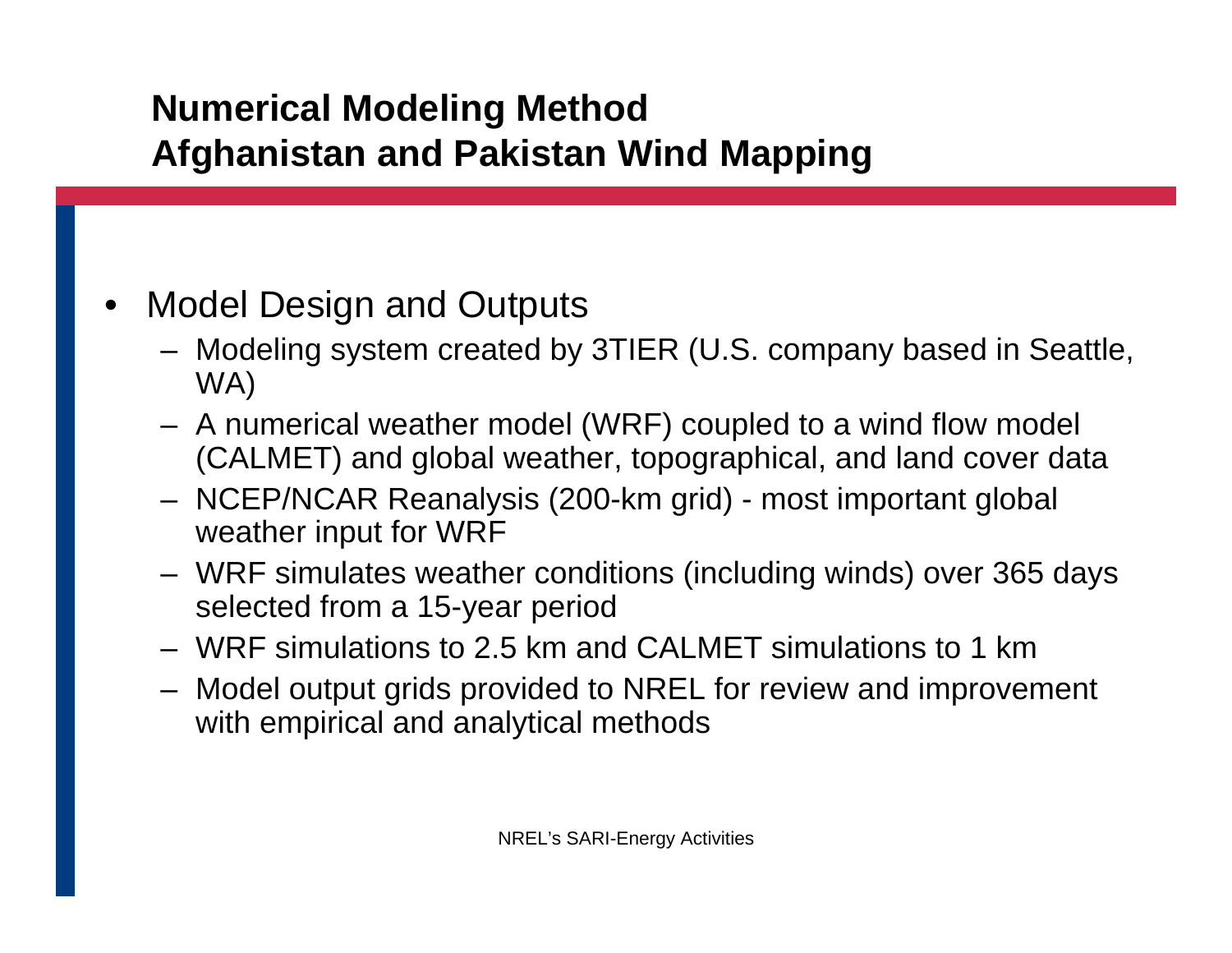#### Data Analysis for Assessment and Validation – Surface, Upper-Air, Reanalysis, and Satellite Ocean Data

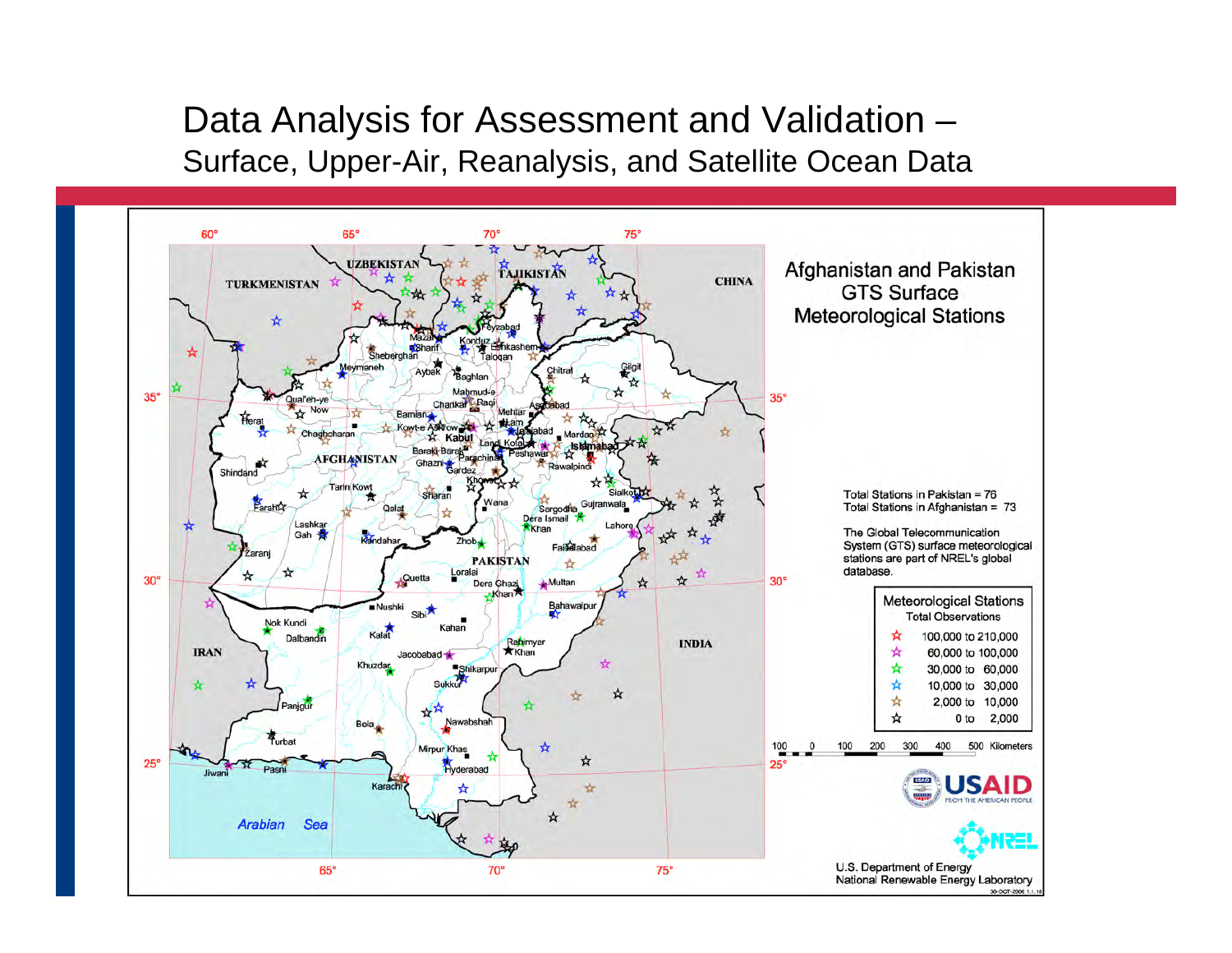#### **Recent Wind Measurements in Pakistan**



• Wind measurement data from 47 towers in southern Pakistan are being analyzed for the assessment.

NREL's SARI-Energy Activities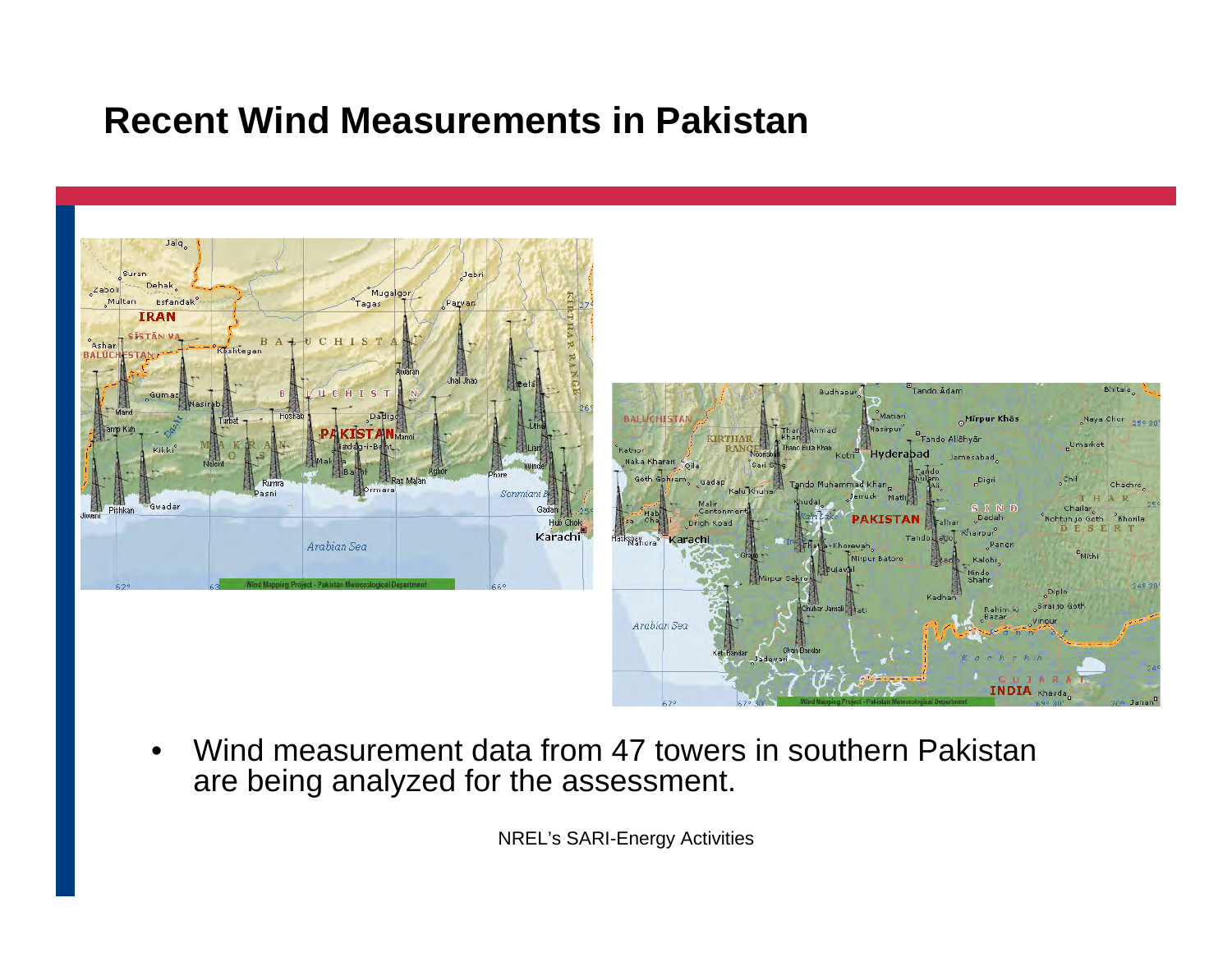#### **Key Deliverables Afghanistan and Pakistan Wind Mapping**

- High resolution annual wind power maps, with documentation, for distribution:
	- estimates for 50-m height above ground
	- horizontal spatial resolution: 1-km grid
- Electronic data sets, including
	- the modified and raw gridded map data in GIS format
	- other products including summaries of processed data from available wind measurement stations
- Presentation of project results to country partners and stakeholders from throughout the region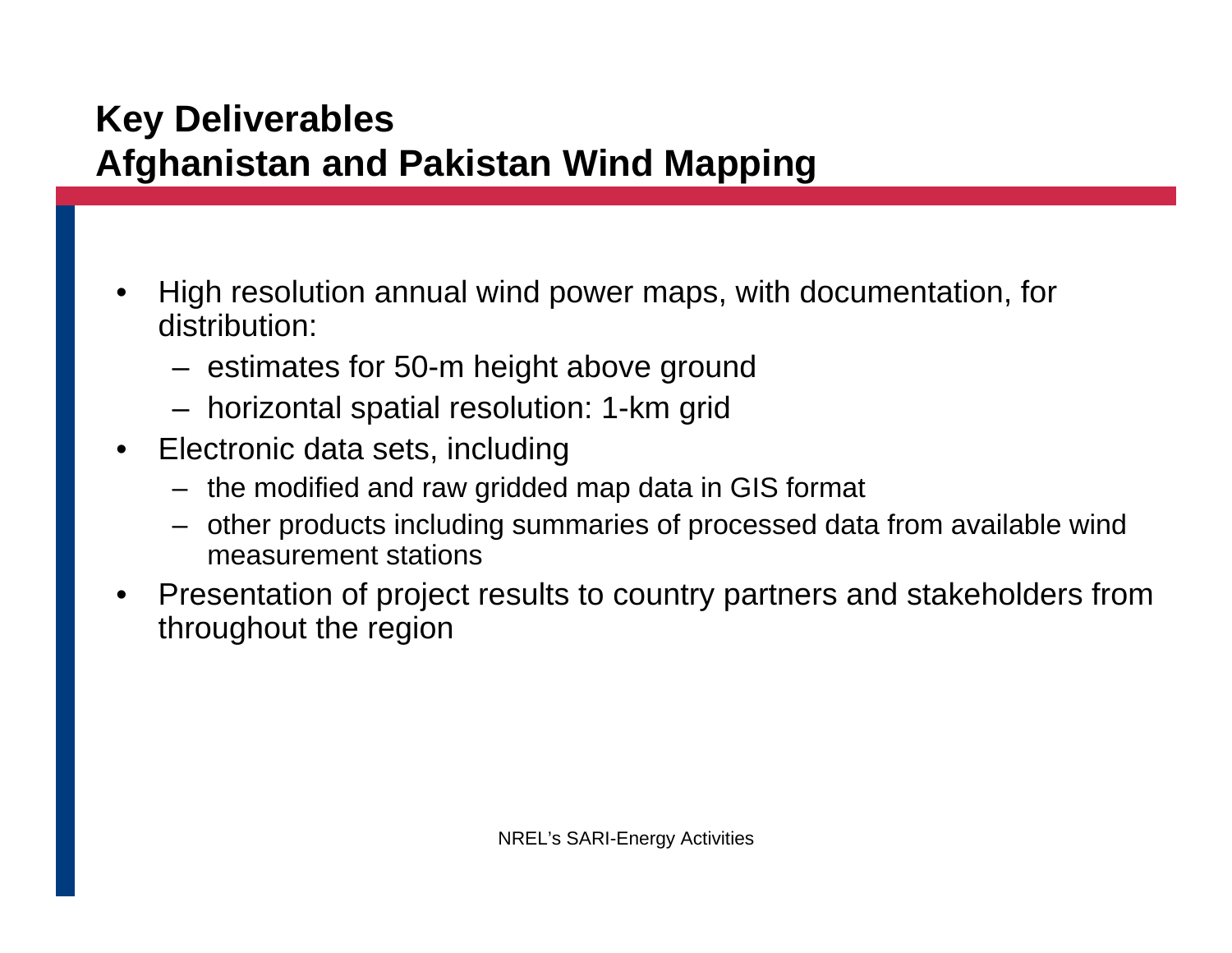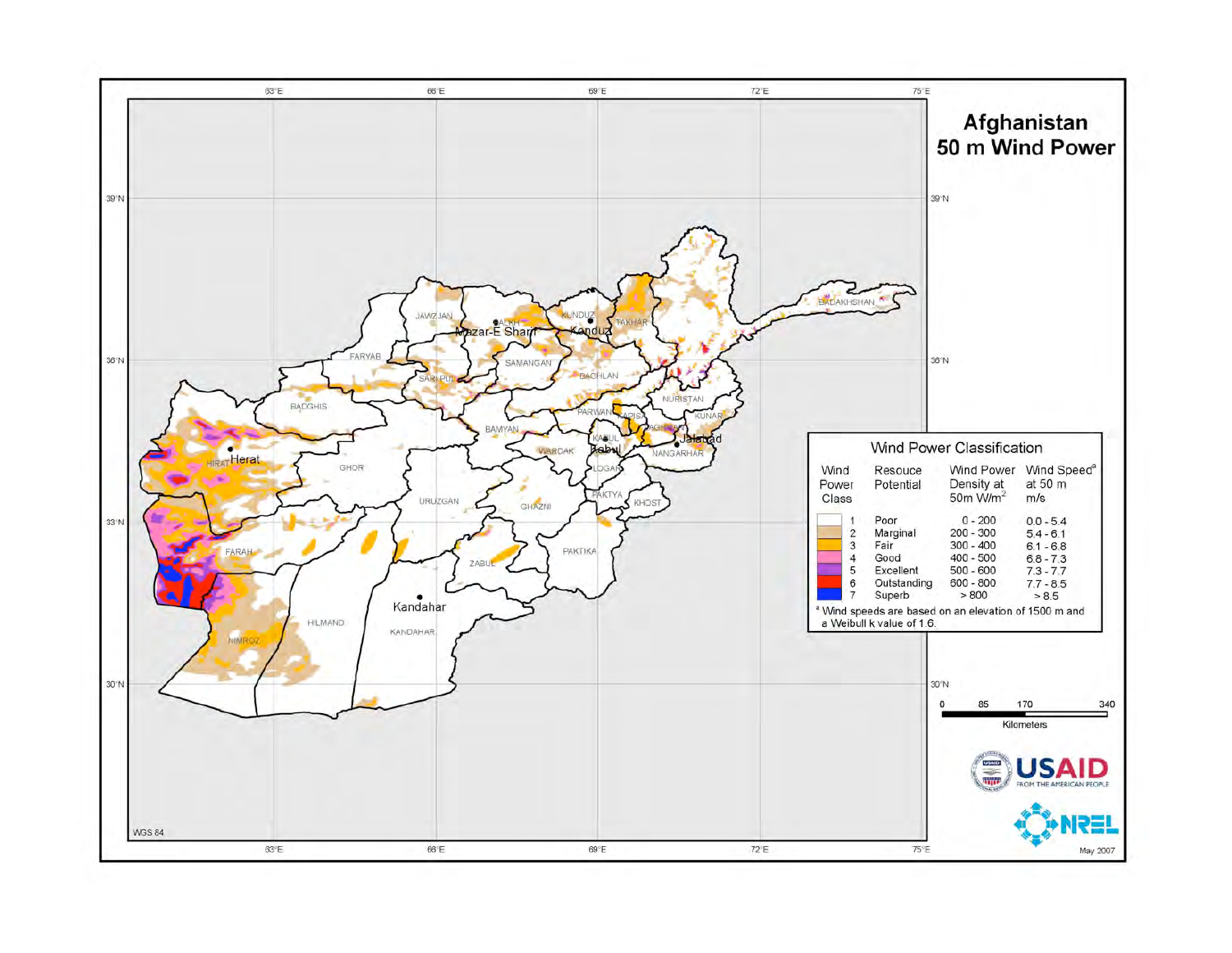### **Afghanistan's Wind Resources Major Areas**

#### Major wind resource areas

- Western Afghanistan especially
	- Northwestern Nimroz
	- Western Farah
	- Western Herat
- Northeastern areas especially
	- Eastern Balkh
	- Northern Takhar
- Wind corridor areas including
	- Near Jabalsaraj, Sarobi, and Tirgari in eastern Afghanistan
	- Near Qalat, Gadamsar, Walakhor, Golestan, and Gorzanak in central/southern Afghanistan
- Elevated mountain summits and ridge crests especially in northern and eastern Afghanistan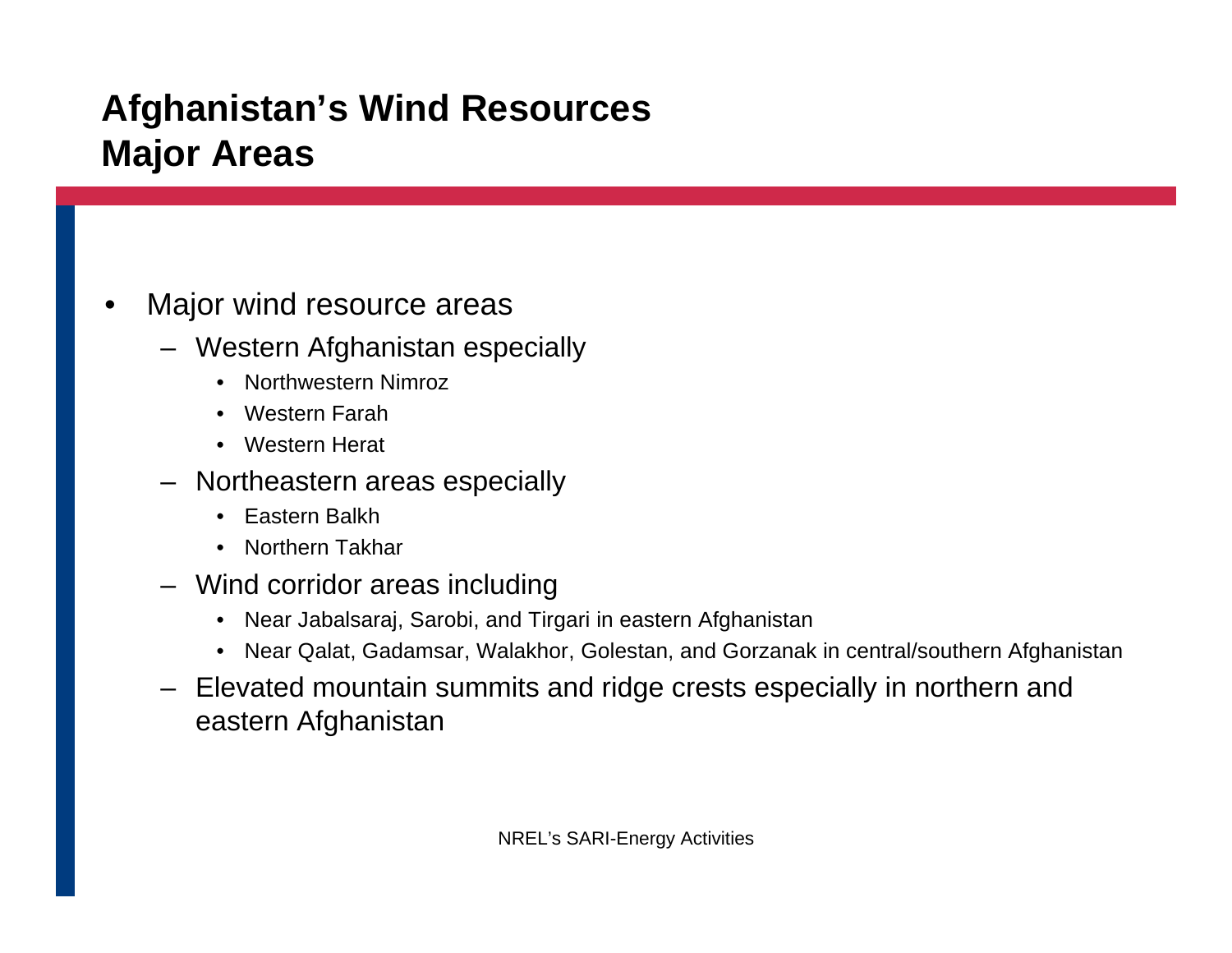# **AFGHANISTAN - WIND ELECTRIC POTENTIAL**

Good-to-Excellent Wind Resource at 50 m (Utility Scale)

| <b>Wind</b><br><b>Resource</b><br><b>Utility</b><br><b>Scale</b> | Wind<br><b>Class</b> | <b>Wind</b><br><b>Power</b><br>W/m <sup>2</sup> | <b>Wind</b><br><b>Speed</b><br>m/s | Land<br><b>Area</b><br>km <sup>2</sup> | <b>Percent</b><br>Windy<br>Land | <b>Total</b><br><b>Capacity</b><br><b>Installed</b><br><b>MW</b> |
|------------------------------------------------------------------|----------------------|-------------------------------------------------|------------------------------------|----------------------------------------|---------------------------------|------------------------------------------------------------------|
| Good                                                             | $\boldsymbol{4}$     | $400 - 500$                                     | $6.8 - 7.3$                        | 15,193                                 | 2.4                             | 75,970                                                           |
| <b>Excellent</b>                                                 | 5                    | $500 - 600$                                     | $7.3 - 7.7$                        | 6,633                                  | 1.0                             | 33,160                                                           |
| <b>Excellent</b>                                                 | 6                    | $600 - 800$                                     | $7.7 - 8.5$                        | 6,615                                  | 1.0                             | 33,100                                                           |
| <b>Excellent</b>                                                 | 7                    | > 800                                           | > 8.5                              | 3,169                                  | 0.5                             | 15,800                                                           |
| <b>Total</b>                                                     |                      |                                                 |                                    | 31,611                                 | 4.9                             | 158,100                                                          |

**Assumptions Installed capacity per km <sup>2</sup> = 5 MW Total land area of Afghanistan = 645,810 km <sup>2</sup>**

NREL's SARI-Energy Activities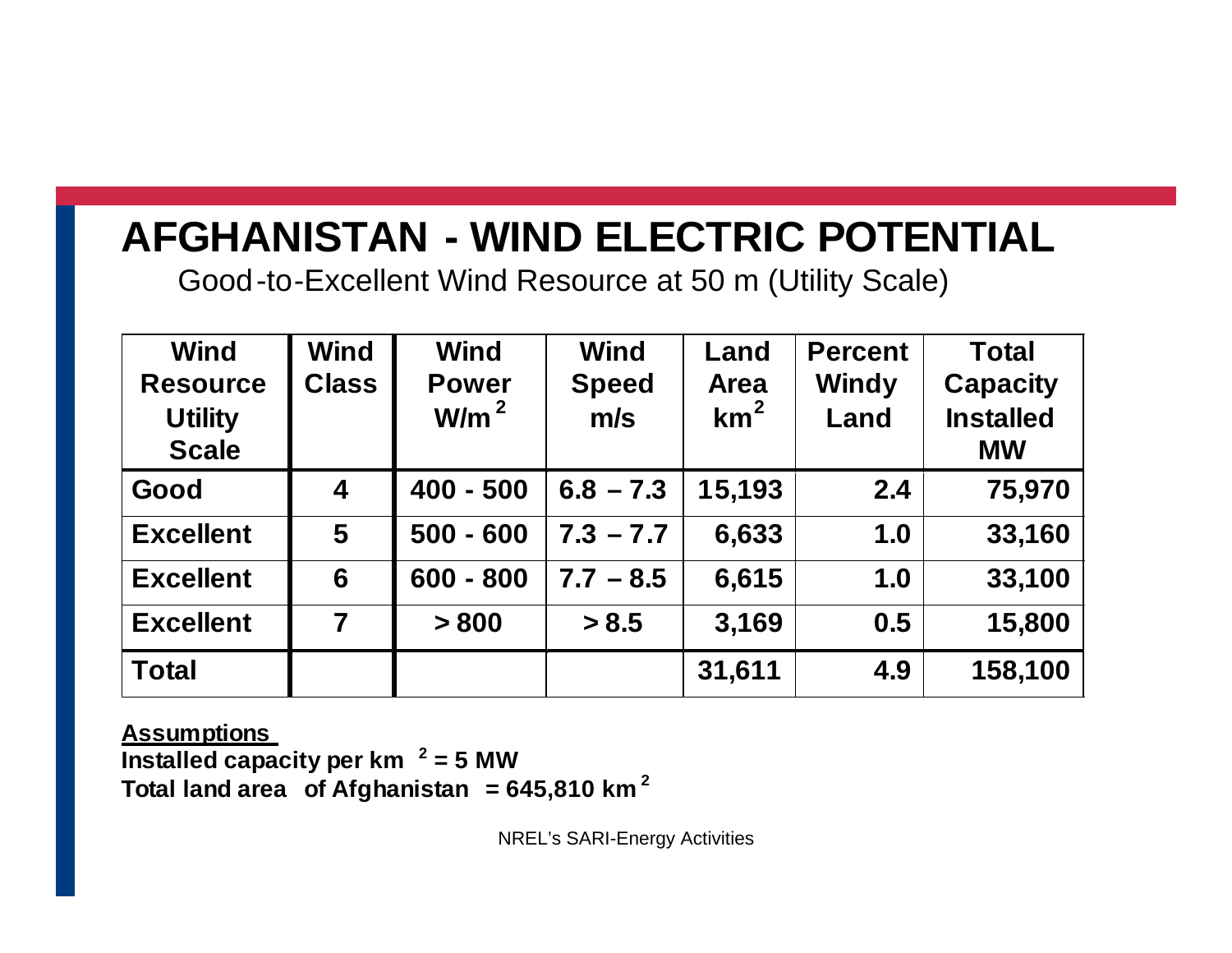## **Conclusions for Afghanistan Wind Mapping**

- Advanced modeling and analysis techniques employed to produce detailed wind resource maps of Afghanistan
- High resolution wind maps and assessment information
	- Useful to identify best prospective areas and screen out less promising areas, minimizing cost and time of prospecting
	- Does not eliminate the need for on-site wind measurement
- Windy land area and theoretical wind potential estimates
	- Class 4+ (good-to-excellent for utility-scale applications)
		- 31,600 sq km, almost 5% of Afghanistan's total land area (650,000 sq km)
		- 158,000 MW of potential installed wind capacity (assumes 5 MW/sq km)
	- Good potential for many wind/diesel and off-grid applications
		- Almost 12% of Afghanistan's land area has Class 3 or better wind resource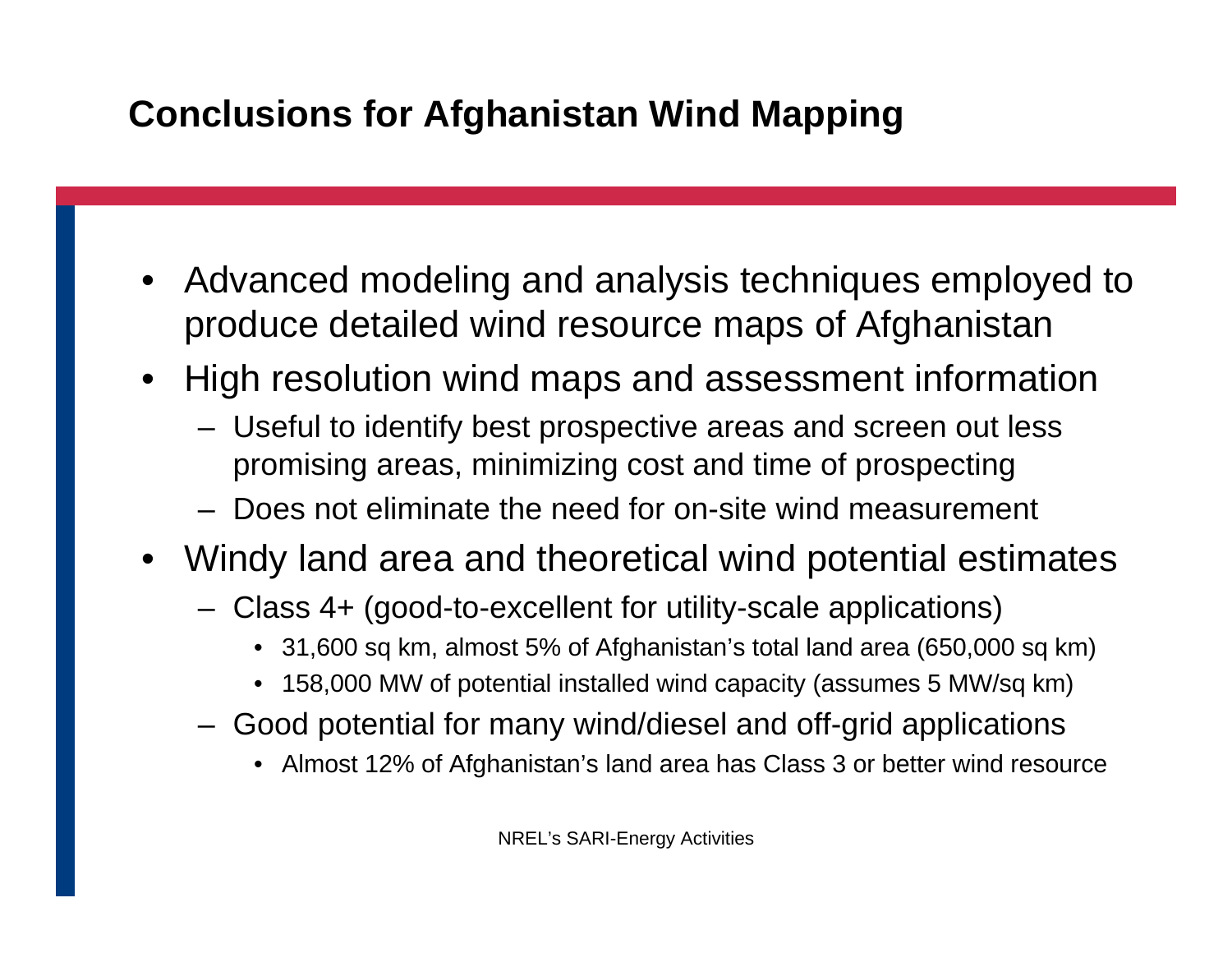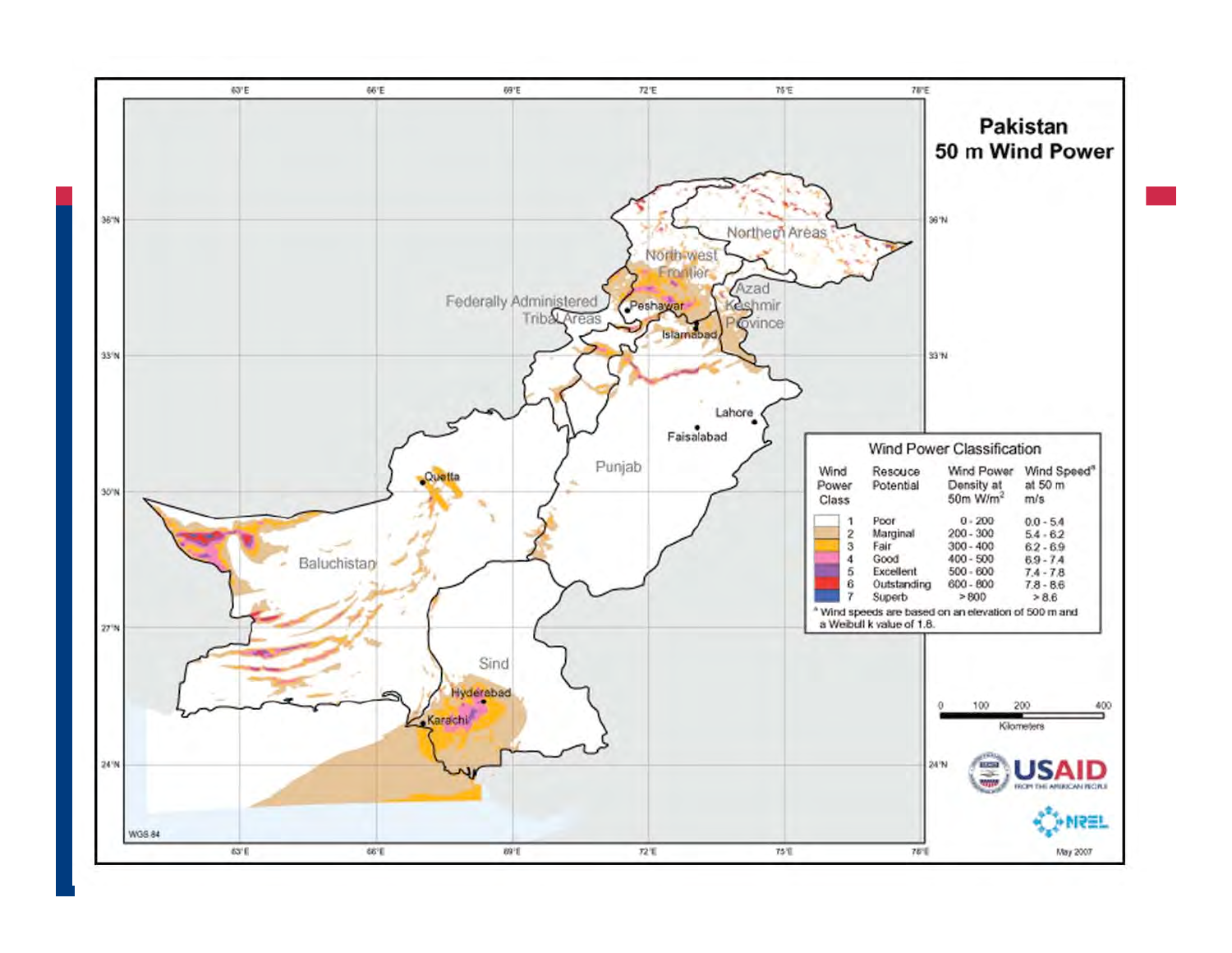#### **Pakistan's Wind Resources Major Areas**

#### Major wind resource areas

- Southeastern Pakistan especially
	- Hyderabad to Gharo region in southern Indus Valley
	- Coastal areas south of Karachi
	- Hills and ridges between Karachi and Hyderabad
- Northern Indus Valley especially
	- Hills and ridges in northern Punjab
	- Ridges and wind corridors near Mardan and Islamabad
- Southwestern Pakistan especially
	- Near Nokkundi and hills and ridges in the Chagai area
	- Makran area hills and ridges
- Central Pakistan especially
	- Wind corridors and ridges near Quetta
	- Hills near Gendari
- Elevated mountain summits and ridge crests especially in northern Pakistan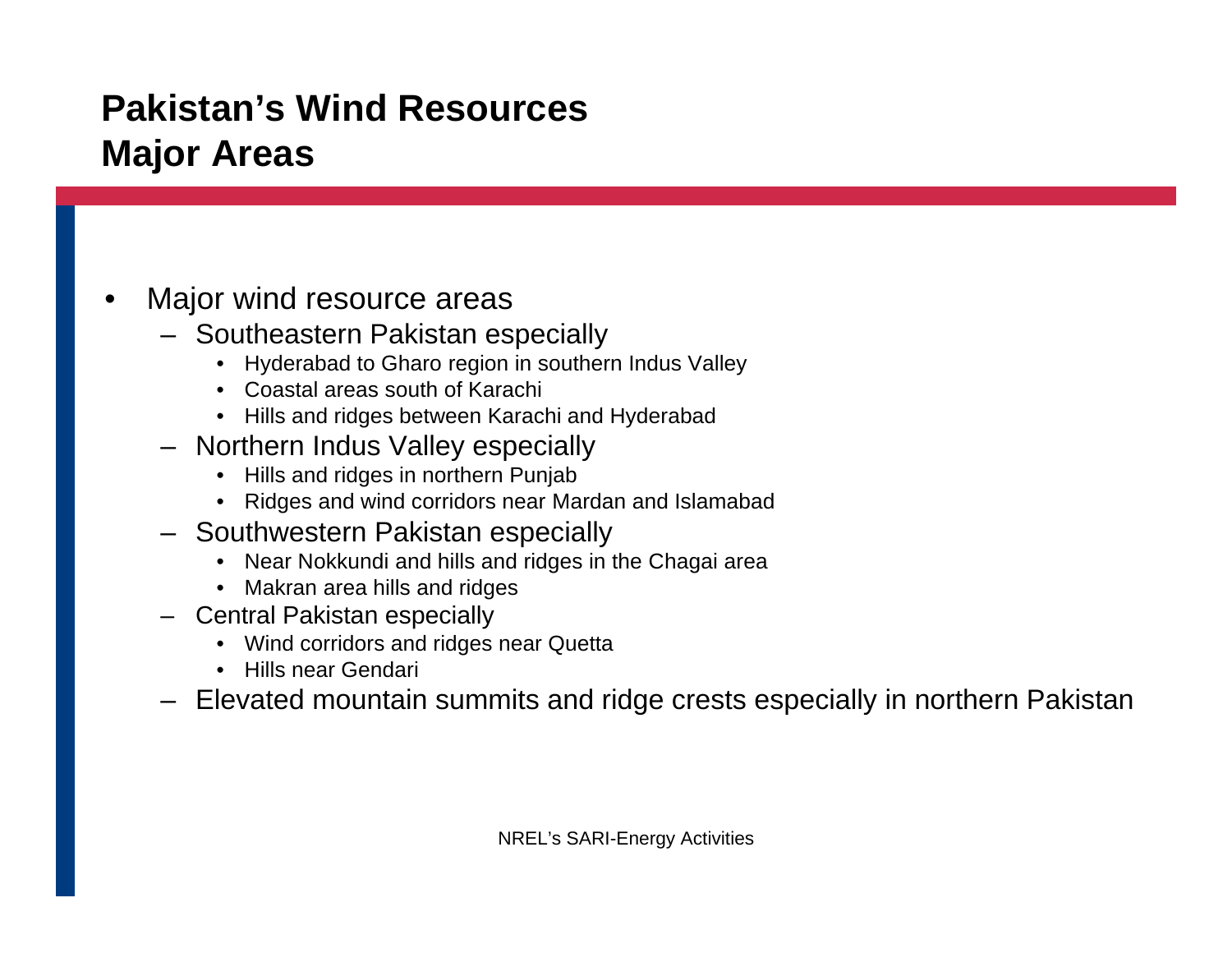## **PAKISTAN - WIND ELECTRIC POTENTIAL**

Good-to-Excellent Wind Resource at 50 m (Utility Scale)

| <b>Wind</b>      | <b>Wind</b>             | <b>Wind</b>      | <b>Wind</b>  | Land            | <b>Percent</b> | <b>Total</b>     |
|------------------|-------------------------|------------------|--------------|-----------------|----------------|------------------|
| <b>Resource</b>  | <b>Class</b>            | <b>Power</b>     | <b>Speed</b> | <b>Area</b>     | Windy          | <b>Capacity</b>  |
| <b>Utility</b>   |                         | W/m <sup>2</sup> | m/s          | km <sup>2</sup> | Land           | <b>Installed</b> |
| <b>Scale</b>     |                         |                  |              |                 |                | <b>MW</b>        |
| Good             | $\overline{\mathbf{4}}$ | $400 - 500$      | $6.9 - 7.4$  | 18,106          | 2.1            | 90,530           |
| <b>Excellent</b> | 5                       | $500 - 600$      | $7.4 - 7.8$  | 5,218           | 0.6            | 26,090           |
| <b>Excellent</b> | 6                       | $600 - 800$      | $7.8 - 8.6$  | 2,495           | 0.3            | 12,480           |
| <b>Excellent</b> | 7                       | > 800            | > 8.6        | 543             | 0.1            | 2,720            |
| <b>Total</b>     |                         |                  |              | 26,362          | 3.0            | 131,800          |

NREL's SARI-Energy Activities **Assumptions Installed capacity per km <sup>2</sup> = 5 MW Total land area of Pakistan = 877,525 km<sup>2</sup> Only land area included in calculations**